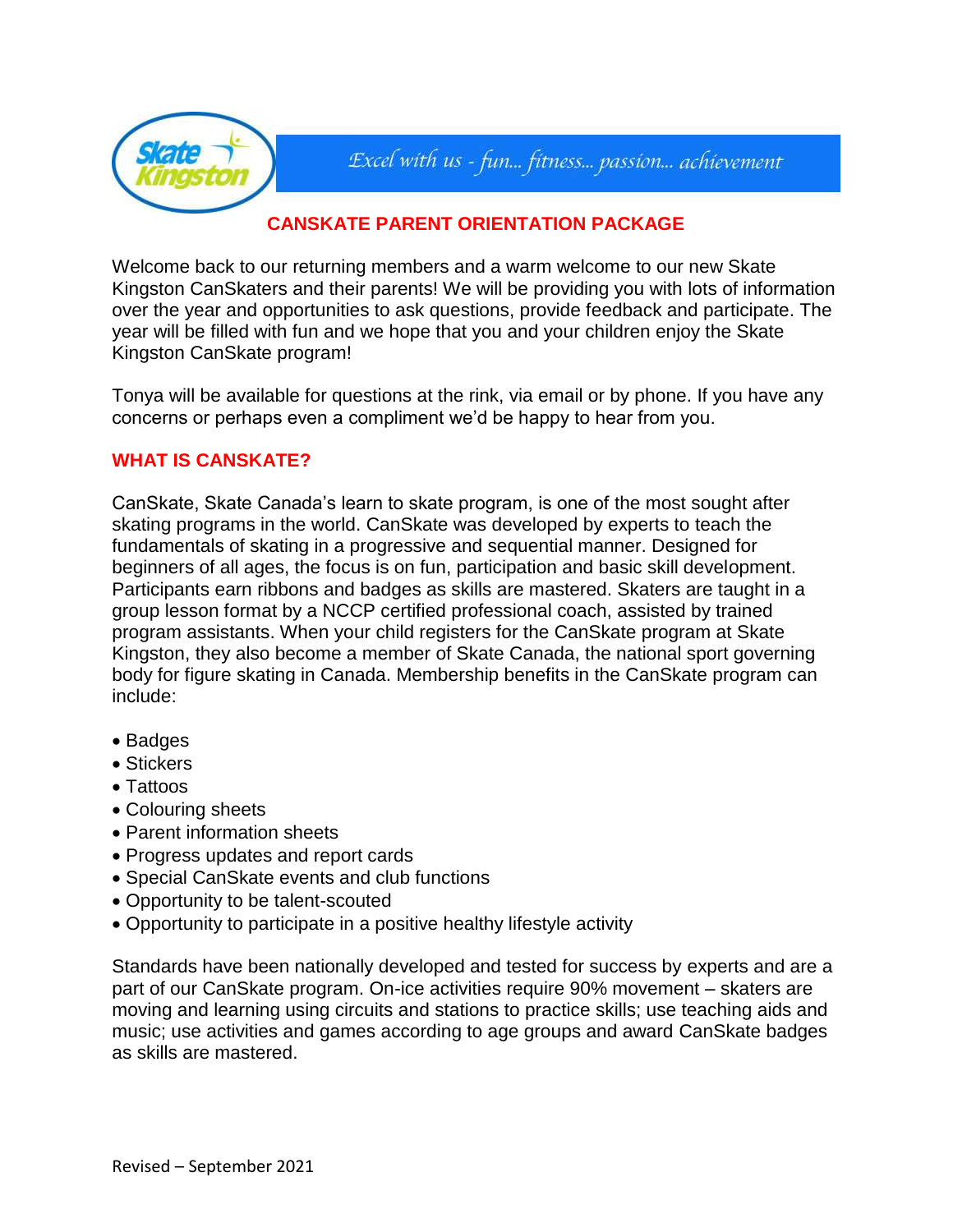# **PROGRAM STRUCTURE**

The CanSkate program curriculum is organized into three Fundamental Areas. The Fundamental Areas are:

- AGILITY: Concentrating on most turning and jumping skills
- BALANCE: Concentrating on most forward skills, pushing technique and edges.
- CONTROL: Concentrating on most backwards skills, stopping and speed elements.

These are the ABC's of the CanSkate Program.

The awards consist of:

- Three Fundamental Area ribbons for each Stage
- Six stage badges

To receive a stage badge, skaters must achieve all Fundamental Area ribbons (Balance, Control and Agility) from the corresponding stage. The skill requirements for each Fundamental are indicated on the report card.

EXAMPLE OF RIBBONS AND BADGES:



A CanSkate session consists of four main components:

- Warm-up
- $\bullet$  Lesson time
- Group activity
- Cool down

# **THE FIRST SESSION**

The first day on the ice is a lot of fun for your child but it is also a hectic one for the coaching staff. Although the groups are prearranged based on information that you give us, we often find that groups will need to be rearranged and new skaters tested to see what level they truly fit into. Tonya will be moving skaters around to new groups to make the groups more equal in ability, age and needs.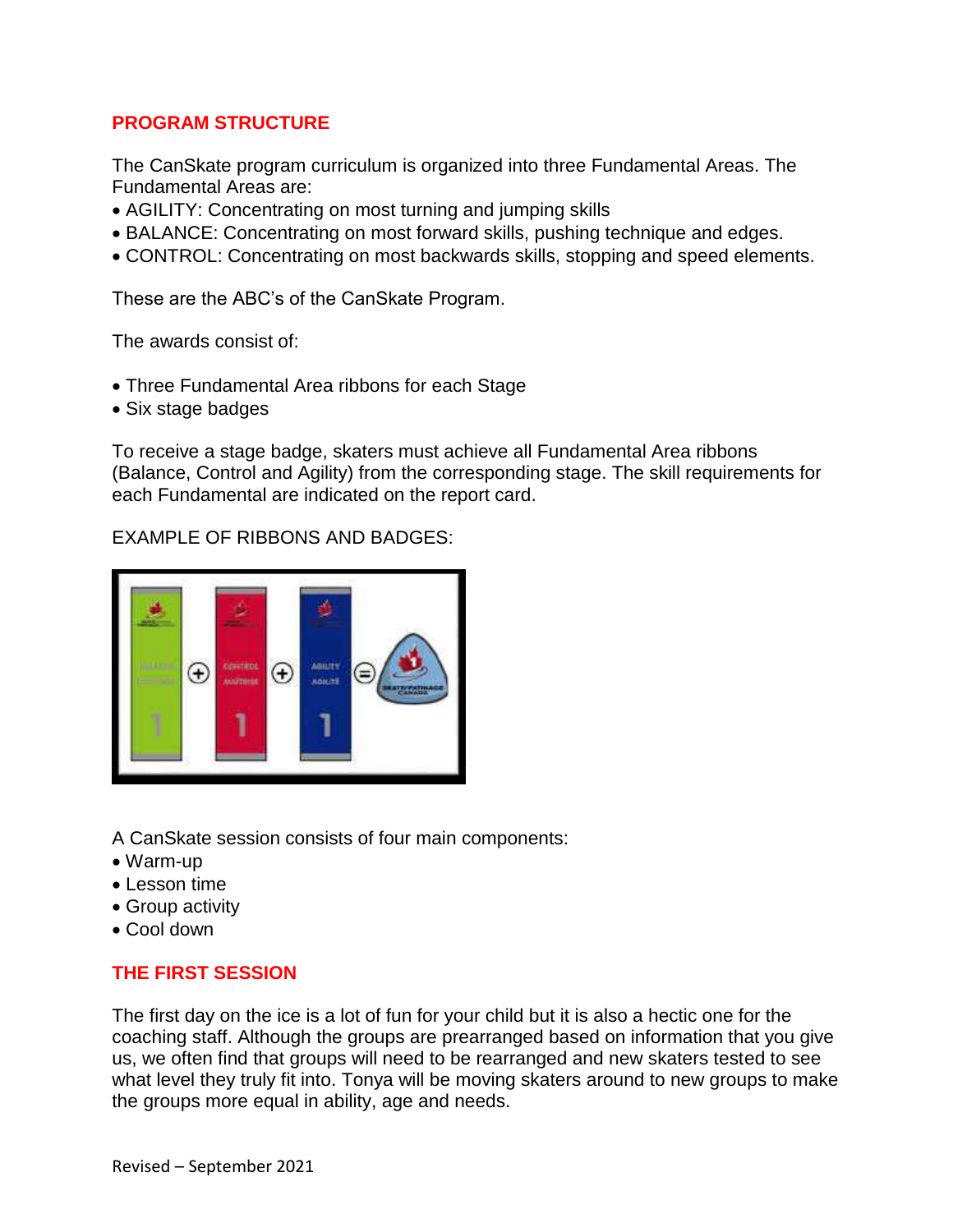# **THE REMAINING PORTION OF THE SEASON**

We will also be moving skaters to new groups throughout the season to meet the needs of the skaters. Please check your child's name tag and the group lists posted on the bulletin board each week to make sure that your child is still in the same group. Your child's name tag will have the colour of their group on it. Most groups will progress together, but there are times when one or two skaters would benefit more from being in a different group. We are here for your child, so if movement from one group to another is an 'issue' for your child, please let Tonya know! Our goal is to have fun and learn, and that can only happen when the children are comfortable and happy.

# **HOW THE SESSION RUNS**

Our CanSkate sessions are 45 minutes in length.

# **FIRST 7 MINUTES: Warm up – all skaters**

The warm-up is a time to welcome your child onto the ice. They will proceed to follow a PA around the perimeter of the ice in the fast track zone in a motivational, high-energy environment. The Pre-CanSkaters will go to their own zone for a warm-up with their PA.

# **NEXT 38 MINUTES: Stage 1 - 5 Rotation between 3 Zones 10 Minute Lesson 1 Minute Fast Track 10 Minute Lesson 1 Minute Fast Track 10 Minute Lesson 4 Minute Group Activity 2 Minute Cool Down**

There will be 3 groups divided by ability, then age. Each group will be led by a PA and will start in Zone 1, Zone 2 or Zone 3. In zones 1 and 2 they will work on Agility and Control. In Zone 3 they will work on Balance with our Fun Zone included. Fun Zone is exactly what is says "FUN". The CanSkaters are still learning their Fundamental but with a twist of fun incorporated. You may see them using a basketball net, hula hoops, parachute, hockey sticks, etc. They will spend 10 minutes in each Zone with a Professional Coach or a Senior PA. At the end of the first and second 10 minute lesson they will be led by their PA around the fast track on the perimeter of the ice before going to their next Zone with a different coach.

Pre-CanSkaters will warm-up and have lessons in the same zone at quarter of the ice for the entire session. Pre-CanSkaters are skaters who have never skated before and who are not confident with their balance on the ice regardless of age. They work on the essentials needed to move safely and effectively on the ice so that they can rotate to the different learning stations. There are eight basic skills designed to ready them for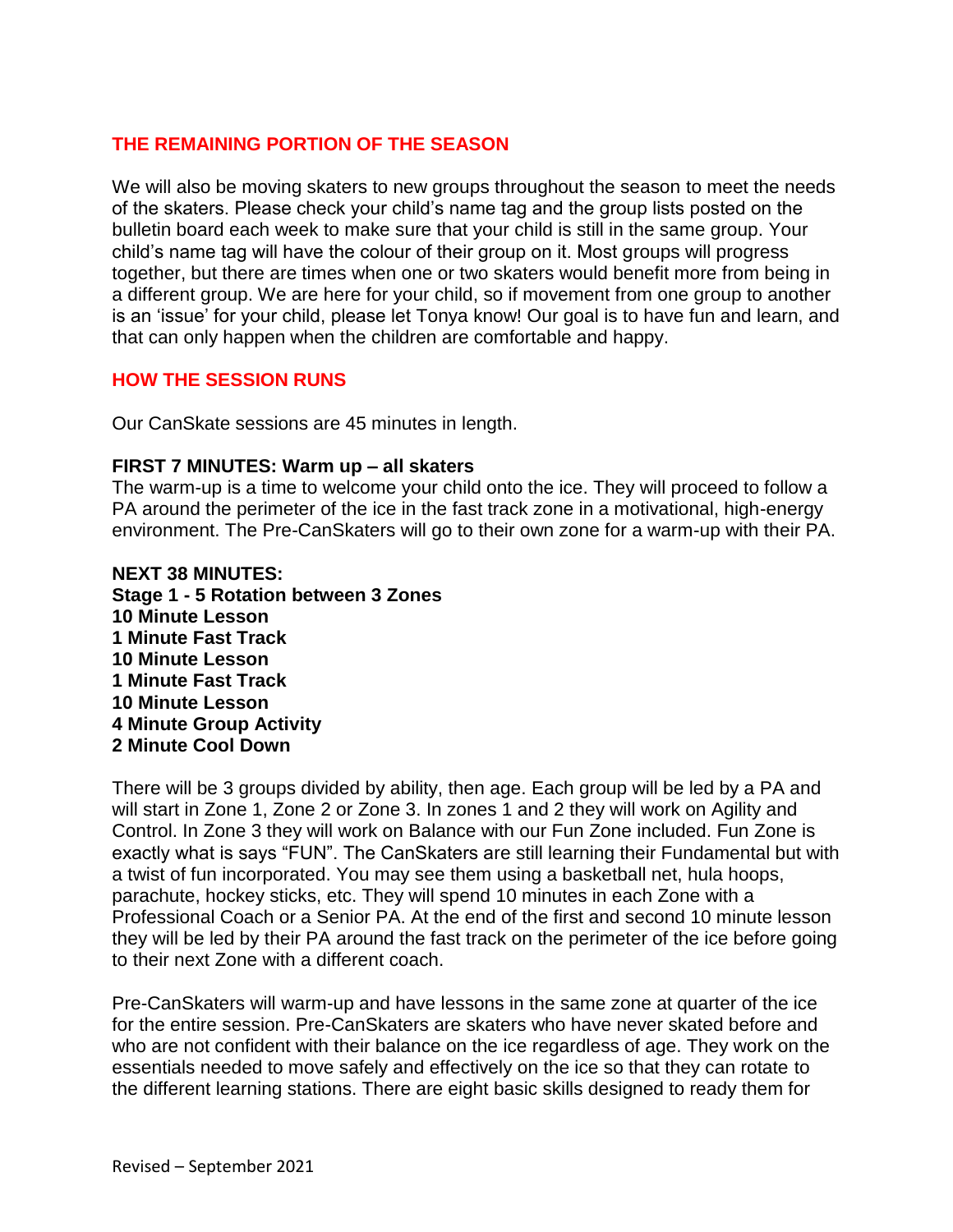Stage 1. Once skaters are mobile and feel comfortable rotating between zones they will be moved to a different group. Some children may move quickly out of this group while others will feel more comfortable staying for the season. Each skater will be assessed by the coach and Skating Director regarding movement to the rotational schedule.

### **Group Activity – All Skaters - not including PreCan.**

The Group Activity which is lead by a Professional Coach immediately follows the third lesson time and is designed to provide additional practice opportunities in a fun and interactive way. This time is to encourage agility, balance, control and challenge development. The skaters will be using the full ice for this time.

#### **Cool Down**

During this time PA's will take skaters around a few laps of the ice and work their way to the exits. They may also be handing out stickers, colouring sheets, calendar, seasonal fun stuff and/or information.

# **PROGRAM ASSISTANTS AND PROFESSIONAL COACHES**

The CanSkate program runs with lessons from a professional coach and assistance from 'Program Assistants' or PAs. The Professional coach will prepare the lessons, teach the skills, keep records of progress and be available to answer questions about your child. Your child will receive a minimum of 20min of lesson time from a Professional Coach. The Program Assistant is not a professional coach. They are young skaters who are helping our club and your CanSkate program. They are on the ice to 'assist' the professional coach and to lead aspects of the program. They supervise the rotation of groups between zones and around fast track, take attendance, hand out weekly motivators and incentives such as stickers and act as role models for your child. If you have any concerns about your child's group and the lessons, you must speak to the professional coach or to Tonya and not to the Program Assistant. You may of course ask the PA to get the professional coach!

# **BADGES**

As your child progresses, awards are handed out in the way of ribbons and badges. As soon as the skills are mastered for a ribbon they will receive it the following week. Badges will be given out with Report Cards at the end of each ten-week session.

#### **REPORT CARDS**

Progress Report Cards are given out at the end of each ten-week session. The report will keep you up to date on the progress of your child and will include comments from the professional coach. These are for you to keep as we keep a copy of each skater's progress. Assessment will begin in the 4th week of the program and reports will be given out at the end of each 10-week session.

**SPECIAL CANSKATE DAYS AND OTHER EVENTS** You will receive a calendar each month which will list special 'theme' days for the skaters. Participation in these theme days is a lot of fun, so don't forget them!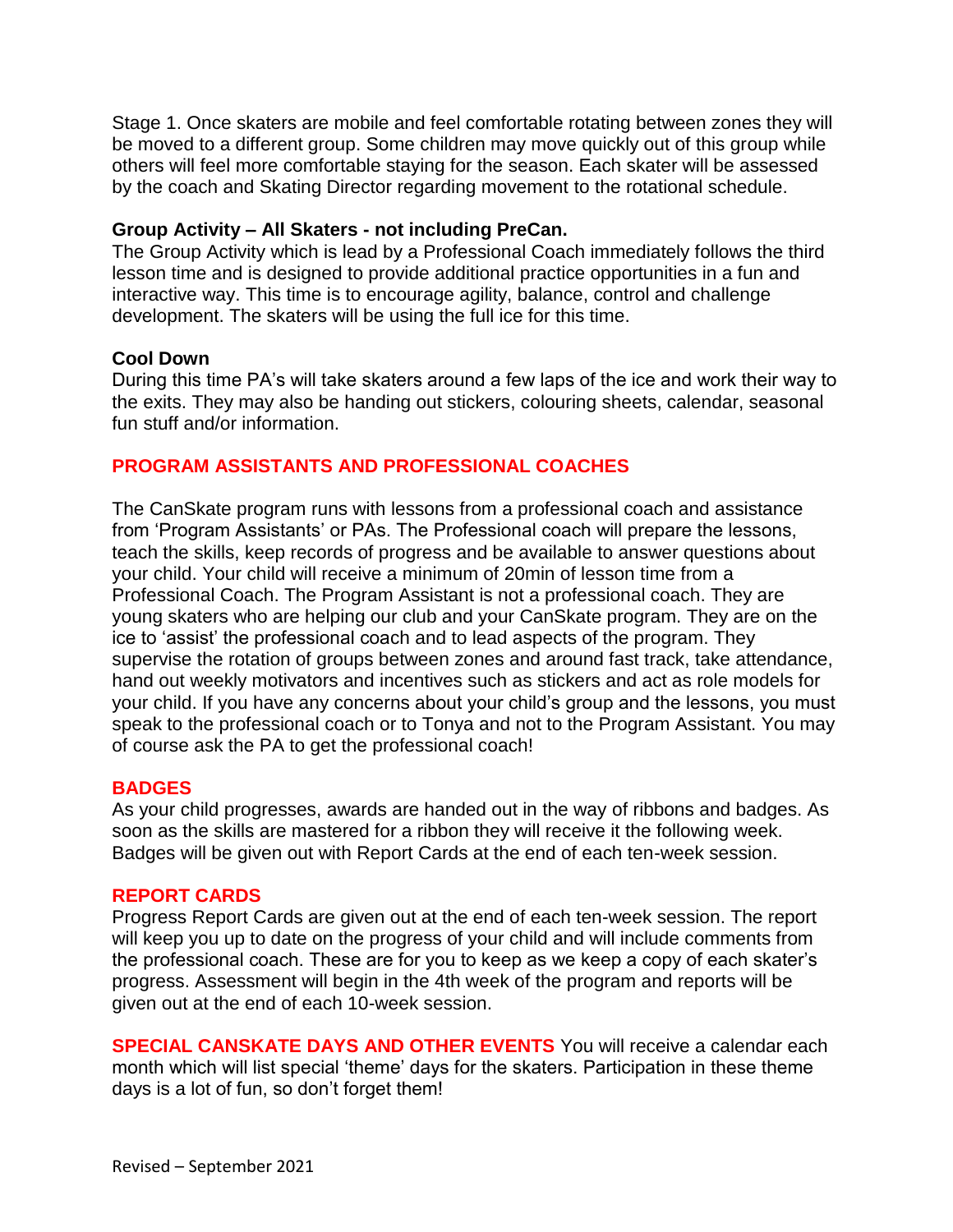# **IMPORTANT CANSKATE PARENT INFORMATION**

# **# 1 EQUIPMENT**

Most department and sports stores and specialty skate shops sell skating equipment in a variety of price and quality ranges. Before buying skates, check carefully for:

- proper fit
- firm ankle support
- good quality leather
- correct blade placement

Avoid buying skates that are a larger size. Please check when your child has the skates on that the skates 'stand up straight'. There are some entry-level skates that have the blades riveted on at odd angles making skating impossible. We will communicate with any parent whose child has a pair of skates that will restrict learning. When tying your child's skates, if there is excess lace please hook it around the hooks a few more times, or cut the lace to a good size. Please do not wrap the laces around your child's ankle.

# **#2 SHARPENING YOUR SKATES**

- sharpen skates as soon as they are purchased
- use a good skate-sharpening company
- re-sharpen skates after approximately 30 hours of skating (depending on usage and care)

 the bottom pick should not be removed - the pick is part of the design of figure skates and is essential to proper balance

# **#3 CLOTHING**

Please dress your children warmly as you would if they were going outside to play in the winter, as it is cold in a skating rink. If your children are cold, they may not enjoy their skating experience.

# **#4 SAFETY HELMETS ARE MANDATORY ON THE CANSKATE SESSION PLEASE MAKE SURE YOUR CHILD IS WEARING A CSA CERTIFIED HOCKEY HELMET**

Preventing an injury is better than dealing with one. Skate Canada clubs and coaches endeavour to plan sessions with "safety first" in mind. Here are basic safety rules that skaters should follow on every Skate Canada session:

 Equipment should be checked regularly to see that it is appropriate, fits and is in good repair.

 Do warm ups and cool downs which include stroking and slow stretching. Some of these exercises may be done off the ice.

- Any skater with a previous injury must be 100% recovered before returning to the ice.
- Get up quickly after falling down